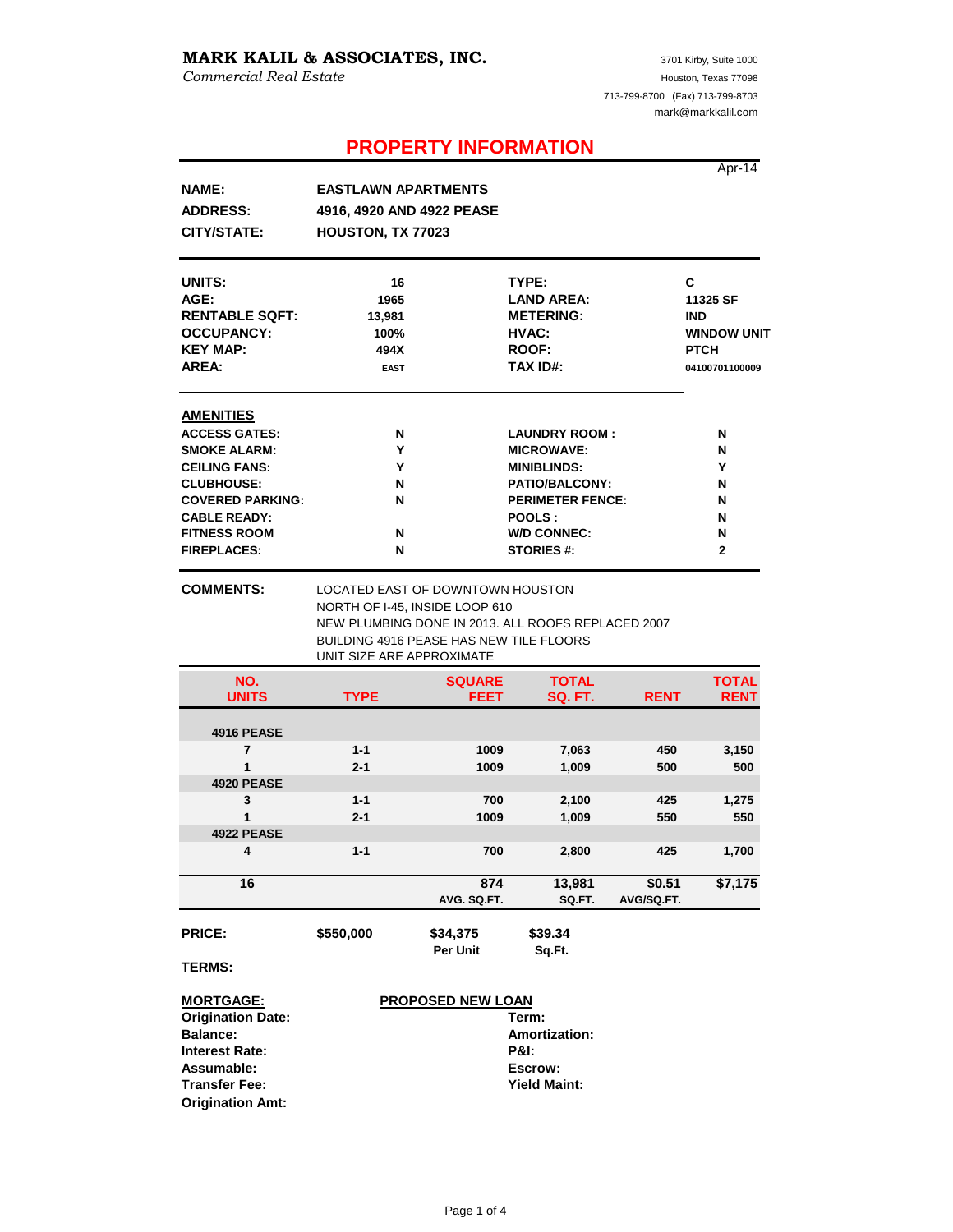## **INCOME AND EXPENSES**

| <b>Rent per Month</b><br><b>Income Annualized</b>    |                   | \$7,175.00 ESTIMATE<br>\$86,100.00 |                                 |                          |
|------------------------------------------------------|-------------------|------------------------------------|---------------------------------|--------------------------|
| <b>Expenses Per SqFt</b><br><b>Expenses Per Unit</b> | \$2.61<br>\$2,279 | \$36,463.02                        | TAXES<br>*INS                   | \$8,831.29<br>\$9,600.00 |
| <b>Net Operating Income</b>                          |                   | \$49,636.98                        | <b>PAYROLL</b>                  |                          |
|                                                      |                   |                                    | GAS                             | \$2,423.40               |
| <b>Less Debt Service</b>                             |                   |                                    | <b>WATER</b>                    | \$6,611.18               |
|                                                      |                   |                                    | <b>ELECTRIC</b>                 | \$771.13                 |
| <b>Net Cash Flow</b>                                 |                   | \$49,636.98                        | <b>TRASH</b>                    | \$1,594.48               |
|                                                      |                   |                                    | R & M                           | \$25,062.83              |
| <b>Capitalization Rate</b>                           |                   | 9.02%                              | <b>TOTAL</b>                    | \$36,463.02              |
| Cash on Cash                                         |                   |                                    | *Owner does not carry insurance |                          |
|                                                      |                   |                                    | on the property. Broker used    |                          |
|                                                      |                   |                                    | estimate                        |                          |
|                                                      |                   | <b>POTENTIAL</b>                   |                                 |                          |
| <b>Street Rent Annualized</b>                        |                   | \$86,100.00                        |                                 |                          |
| Vacancy                                              | 10%               | $-$8,610.00$                       |                                 |                          |
| Other Income                                         |                   |                                    |                                 |                          |
| <b>Adjusted Gross Income</b>                         |                   | \$77,490.00                        |                                 |                          |
| <b>Expenses per Sq.Ft.</b>                           | \$2.61            | \$36,463.02                        |                                 |                          |
| <b>Expenses per Unit</b>                             | \$2,279           |                                    |                                 |                          |
| <b>Net Operating Income</b>                          |                   | \$41,026.98                        |                                 |                          |
| <b>Less Debt Service</b>                             |                   |                                    |                                 |                          |
| <b>Net Cash Flow</b>                                 |                   | \$41,026.98                        |                                 |                          |
| <b>Capitalization Rate</b><br><b>Cash on Cash</b>    |                   | 7.46%                              |                                 |                          |

have it reviewed by his legal counsel and/or tax advisor. This property is subject to prior sale, change in price or removal from the market without notice. All information supplied from sources deemed reliable, is not warranted by Mark Kalil & Associates, Inc. The Purchaser should verify the income and expenses and all other information contained herein and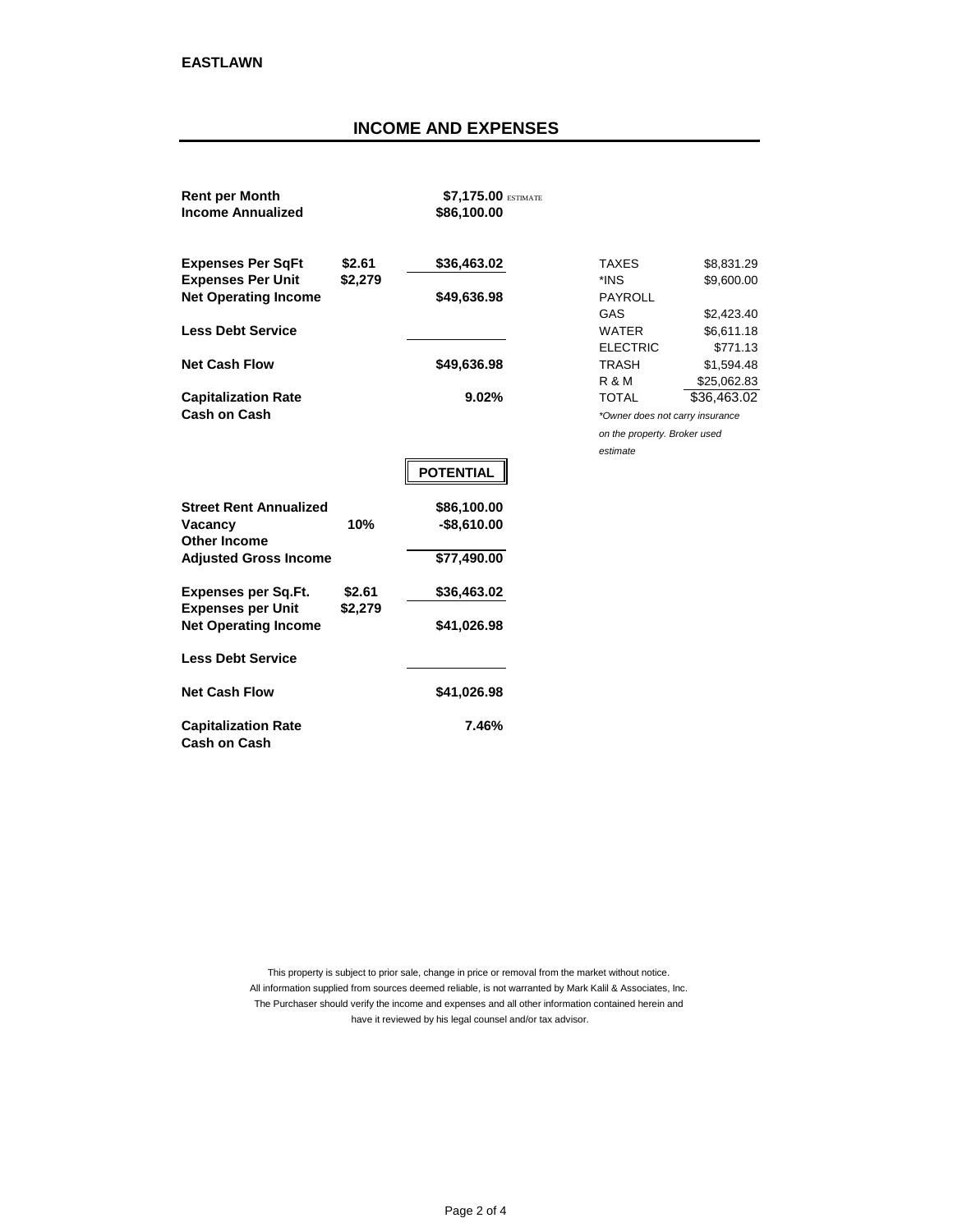